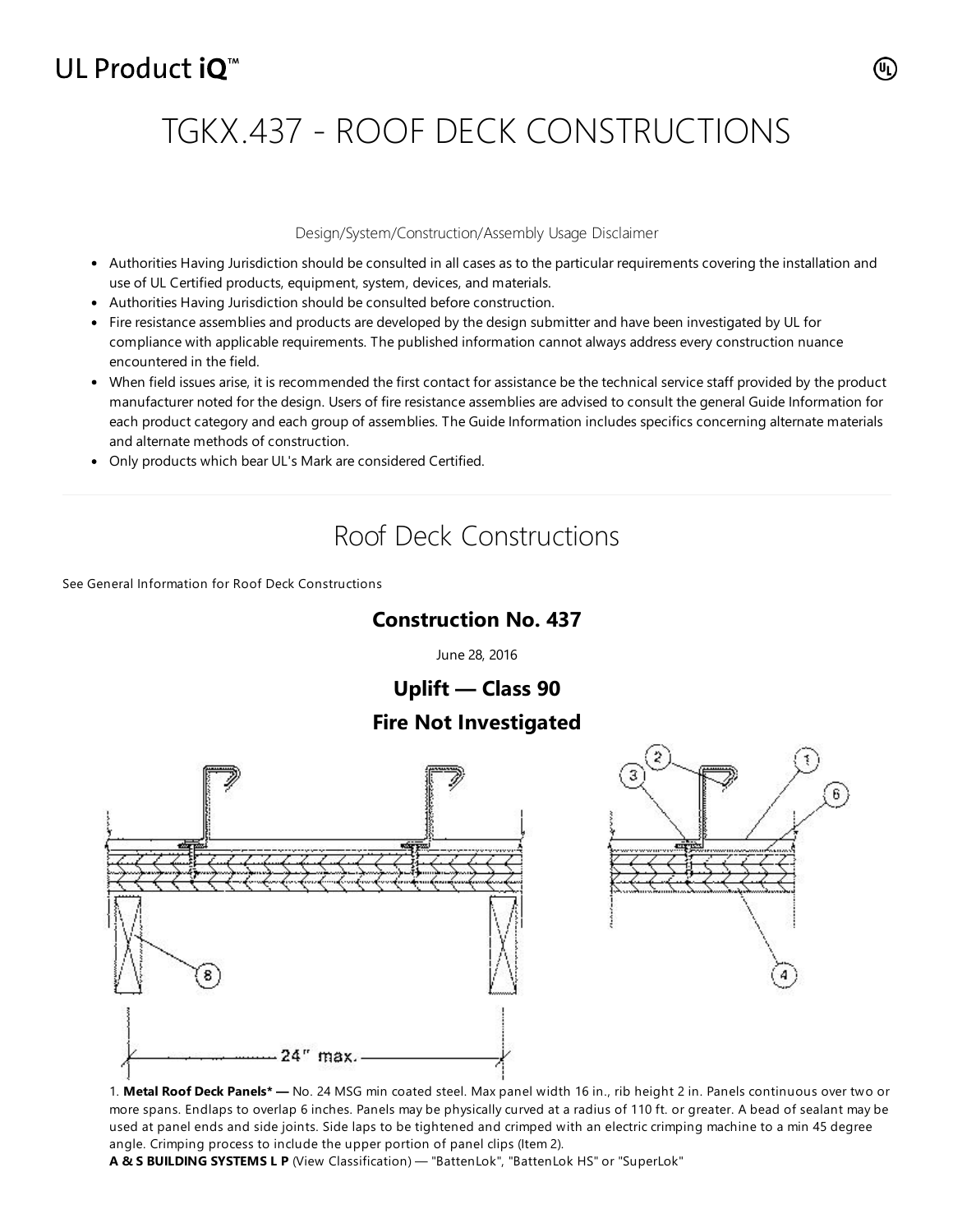#### **CENTRAL TEXAS METAL ROLLFORMING INC** (View [Classification\)](http://database.ul.com/cgi-bin/XYV/cgifind/LISEXT/1FRAME/srchres.html?collection=/data3/verity_collections/lisext&vdkhome=/data3/verity_sw_rev24/common&SORT_BY=textlines:asc,ccnshorttitle:asc&query=960510002+%3CIN%3ESubscrbr_ID+and+TJPV*+%3CIN%3ECCN) — "SPANLOC 200"

**CHIEF INDUSTRIES INC** (View [Classification\)](http://database.ul.com/cgi-bin/XYV/cgifind/LISEXT/1FRAME/srchres.html?collection=/data3/verity_collections/lisext&vdkhome=/data3/verity_sw_rev24/common&SORT_BY=textlines:asc,ccnshorttitle:asc&query=266906001+%3CIN%3ESubscrbr_ID+and+TJPV*+%3CIN%3ECCN) — "MVF" or "MVP"

**CUSTOM-BILT METALS** (View [Classification\)](http://database.ul.com/cgi-bin/XYV/cgifind/LISEXT/1FRAME/srchres.html?collection=/data3/verity_collections/lisext&vdkhome=/data3/verity_sw_rev24/common&SORT_BY=textlines:asc,ccnshorttitle:asc&query=100588051+%3CIN%3ESubscrbr_ID+and+TJPV*+%3CIN%3ECCN) — CB-2000

**MBCI** (View [Classification\)](http://database.ul.com/cgi-bin/XYV/cgifind/LISEXT/1FRAME/srchres.html?collection=/data3/verity_collections/lisext&vdkhome=/data3/verity_sw_rev24/common&SORT_BY=textlines:asc,ccnshorttitle:asc&query=139289001+%3CIN%3ESubscrbr_ID+and+TJPV*+%3CIN%3ECCN) — "BattenLok", "BattenLok HS" or "SuperLok"

**MESCO METAL BUILDINGS** (View [Classification\)](http://database.ul.com/cgi-bin/XYV/cgifind/LISEXT/1FRAME/srchres.html?collection=/data3/verity_collections/lisext&vdkhome=/data3/verity_sw_rev24/common&SORT_BY=textlines:asc,ccnshorttitle:asc&query=518549001+%3CIN%3ESubscrbr_ID+and+TJPV*+%3CIN%3ECCN) — "BattenLok" , "BattenLok HS" or "SuperLok"

**METAL SALES MANUFACTURING CORPORATION** (View [Classification\)](http://database.ul.com/cgi-bin/XYV/cgifind/LISEXT/1FRAME/srchres.html?collection=/data3/verity_collections/lisext&vdkhome=/data3/verity_sw_rev24/common&SORT_BY=textlines:asc,ccnshorttitle:asc&query=997005001+%3CIN%3ESubscrbr_ID+and+TJPV*+%3CIN%3ECCN) — T-Span or "T-Span 180" (180° Seam)

**NCI BUILDING SYSTEMS L P** (View [Classification\)](http://database.ul.com/cgi-bin/XYV/cgifind/LISEXT/1FRAME/srchres.html?collection=/data3/verity_collections/lisext&vdkhome=/data3/verity_sw_rev24/common&SORT_BY=textlines:asc,ccnshorttitle:asc&query=901683001+%3CIN%3ESubscrbr_ID+and+TJPV*+%3CIN%3ECCN) — "BattenLok", "BattenLok HS" or "SuperLok"

**PETERSEN ALUMINUM CORP** (View [Classification\)](http://database.ul.com/cgi-bin/XYV/cgifind/LISEXT/1FRAME/srchres.html?collection=/data3/verity_collections/lisext&vdkhome=/data3/verity_sw_rev24/common&SORT_BY=textlines:asc,ccnshorttitle:asc&query=652342001+%3CIN%3ESubscrbr_ID+and+TJPV*+%3CIN%3ECCN) — "Tite-Loc" and "Tite-Loc Plus"

**PINNACLE STRUCTURES INC** (View [Classification\)](http://database.ul.com/cgi-bin/XYV/cgifind/LISEXT/1FRAME/srchres.html?collection=/data3/verity_collections/lisext&vdkhome=/data3/verity_sw_rev24/common&SORT_BY=textlines:asc,ccnshorttitle:asc&query=100411252+%3CIN%3ESubscrbr_ID+and+TJPV*+%3CIN%3ECCN) — "PINNACLE BATTENLOK" and "PINNACLE SUPERLOK"

**ROLLFAB METAL BUILDING PRODUCTS** (View [Classification\)](http://database.ul.com/cgi-bin/XYV/cgifind/LISEXT/1FRAME/srchres.html?collection=/data3/verity_collections/lisext&vdkhome=/data3/verity_sw_rev24/common&SORT_BY=textlines:asc,ccnshorttitle:asc&query=100512980+%3CIN%3ESubscrbr_ID+and+TJPV*+%3CIN%3ECCN) — "MS-200HP/90" and "MS-200HP/180"

**SAN ANTONIO QUALITY METALS** (View [Classification\)](http://database.ul.com/cgi-bin/XYV/cgifind/LISEXT/1FRAME/srchres.html?collection=/data3/verity_collections/lisext&vdkhome=/data3/verity_sw_rev24/common&SORT_BY=textlines:asc,ccnshorttitle:asc&query=100560333+%3CIN%3ESubscrbr_ID+and+TJPV*+%3CIN%3ECCN) — "ML-200"

**TAYLOR METAL INC, DBA TAYLOR METAL PRODUCTS** (View [Classification\)](http://database.ul.com/cgi-bin/XYV/cgifind/LISEXT/1FRAME/srchres.html?collection=/data3/verity_collections/lisext&vdkhome=/data3/verity_sw_rev24/common&SORT_BY=textlines:asc,ccnshorttitle:asc&query=664740001+%3CIN%3ESubscrbr_ID+and+TJPV*+%3CIN%3ECCN) — "MS200"

**TREMCO INC** (View [Classification\)](http://database.ul.com/cgi-bin/XYV/cgifind/LISEXT/1FRAME/srchres.html?collection=/data3/verity_collections/lisext&vdkhome=/data3/verity_sw_rev24/common&SORT_BY=textlines:asc,ccnshorttitle:asc&query=718947007+%3CIN%3ESubscrbr_ID+and+TJPV*+%3CIN%3ECCN) — "TremLock VP Series II"

**UNITED STRUCTURES OF AMERICA INC** (View [Classification\)](http://database.ul.com/cgi-bin/XYV/cgifind/LISEXT/1FRAME/srchres.html?collection=/data3/verity_collections/lisext&vdkhome=/data3/verity_sw_rev24/common&SORT_BY=textlines:asc,ccnshorttitle:asc&query=771112001+%3CIN%3ESubscrbr_ID+and+TJPV*+%3CIN%3ECCN) — "Sure-Lok" or "Supreme-Lok"

2. **Roof Deck Fasteners\* — (Panel Clips) —** Either of the following: Fixed or Utility Clip — one piece assembly fabricated from No. 22 MSG min gauge steel, 3 in. wide. Floating Clip — two piece assembly with a base fabricated from No. 16 MSG min gauge steel, 1-5/8 in. wide, and atop fabricated from No. 22 MSG min gauge steel, 4-1/4 in. wide. Clip spacing 60 in. O.C. max. **BUILDING PRODUCTS DEVELOPMENT INC** (View [Classification\)](http://database.ul.com/cgi-bin/XYV/cgifind/LISEXT/1FRAME/srchres.html?collection=/data3/verity_collections/lisext&vdkhome=/data3/verity_sw_rev24/common&SORT_BY=textlines:asc,ccnshorttitle:asc&query=100028941+%3CIN%3ESubscrbr_ID+and+TLSX*+%3CIN%3ECCN) — "NC3300", "NCF-3300", "NCF-3300-SS" Series Clip

**NCI BUILDING SYSTEMS L P** (View [Classification\)](http://database.ul.com/cgi-bin/XYV/cgifind/LISEXT/1FRAME/srchres.html?collection=/data3/verity_collections/lisext&vdkhome=/data3/verity_sw_rev24/common&SORT_BY=textlines:asc,ccnshorttitle:asc&query=901683001+%3CIN%3ESubscrbr_ID+and+TLSX*+%3CIN%3ECCN) — "BattenLok High or Low, Fixed or Floating Clip"; "BattenLok Utility Clip" — "SuperLok High or Low, Fixed or Floating Clip"; "SuperLok Utility Clip".

2A. **Roof Deck Fasteners\* —** (Panel Clip) — (Not Shown) — Two part assembly; A base fabricated from No. 16 MSG min coated steel and upper tab fabricated from No. 22 MSG min coated steel. Clips fastened to purlins using two fasteners per clip. See Item No. 3 for description of fasteners.

**METAL SALES MANUFACTURING CORPORATION** (View [Classification\)](http://database.ul.com/cgi-bin/XYV/cgifind/LISEXT/1FRAME/srchres.html?collection=/data3/verity_collections/lisext&vdkhome=/data3/verity_sw_rev24/common&SORT_BY=textlines:asc,ccnshorttitle:asc&query=997005001+%3CIN%3ESubscrbr_ID+and+TLSX*+%3CIN%3ECCN) — "T-Span Clip"

2B. **Roof Deck Fasteners\* —** (Panel Clips) — (Not Shown) Used with "Tite-Loc" or "Tite-Loc Plus" Panels. One piece assembly; 3 in. wide, approximately 2 in. high with two or three guide holes in base. Fabricated from No. 22 MSG coated steel.

**PETERSEN ALUMINUM CORP** (View [Classification\)](http://database.ul.com/cgi-bin/XYV/cgifind/LISEXT/1FRAME/srchres.html?collection=/data3/verity_collections/lisext&vdkhome=/data3/verity_sw_rev24/common&SORT_BY=textlines:asc,ccnshorttitle:asc&query=652342001+%3CIN%3ESubscrbr_ID+and+TLSX*+%3CIN%3ECCN) — "Tite-Loc Utility Clip", "Tite-Loc Plus Utility Clip"